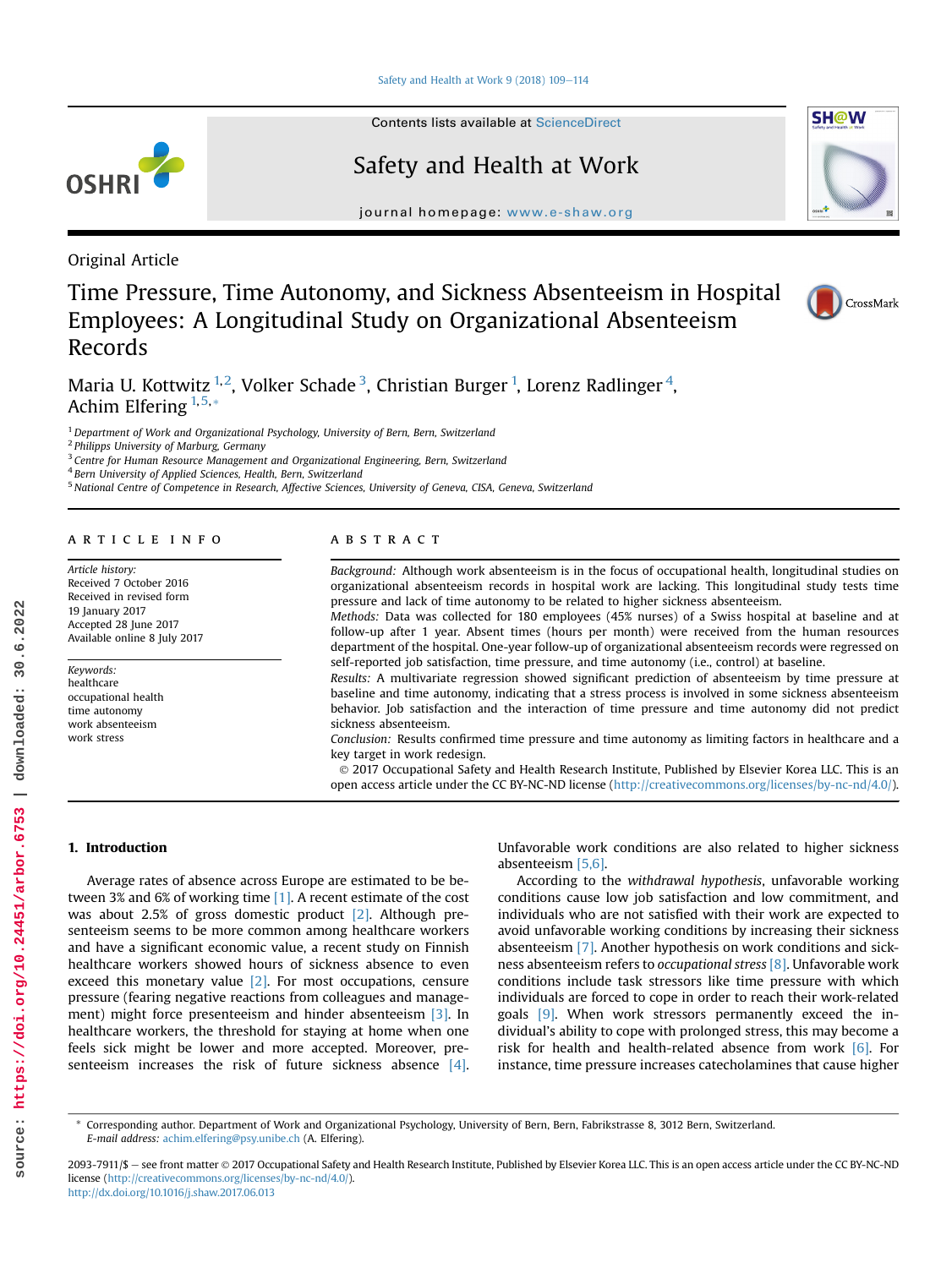muscle tension and often precedes pain in the lower back [10]. Occupational low back pain is one of the common causes of sickness absenteeism [11].

With respect to working conditions and sickness absenteeism, we test the "Job Demand-Control" (DC) model [12,13], with time pressure and time autonomy (as a time-specific part of control) as working conditions and sickness absenteeism as the dependent variable. The DC model postulates that high demands and low job control have a detrimental effect on well-being ("strain hypothesis"). The exact nature of the joint effect of job control and job demands in the DC model has been criticized for ambiguity [14]. Van der Doef and Maes [15] made the pragmatic argument toward a distinction between an additive type of DC-model hypothesis ("strain hypothesis") and the hypothesis of a specific ordinal interaction, showing a buffer effect of job control; i.e., the DC model postulates that high demands (stressors) have a detrimental effect on well-being only if control is low ("buffer hypothesis"). Evidence from reviews shows that time pressure and time autonomy (referring to having control within the scope of time) are both related to absenteeism [16].

Time pressure and time autonomy are known to be related to health  $[15,17]$  and sickness absence  $[16]$  and seem to be highly relevant within the scope of healthcare [18]. A review on work conditions and sickness absenteeism in healthcare work showed work demands and resources to be associated with sickness absenteeism [6]. In Switzerland, a 10-year longitudinal study with five measurement points recently showed consistently highest work stressors and lowest job autonomy in nurses compared with salespeople, electronic technicians, bank clerks, and cooks [19]. Therefore, we conceptualized both time pressure and time autonomy to predict sickness absence.

Previous research on work conditions in healthcare and sickness absenteeism has been criticized to be merely cross-sectional and thus did not show individual work-related factors to precede increased sickness absence  $[20]$ . Another critical point was that studies often do not control for absenteeism at baseline, although baseline absenteeism is a strong predictor of future absenteeism [21]. Finally, measurement of work conditions and sickness absence is often used by self-reports overestimating correlations because of common method variance [22]. Moreover, a recent meta-analysis showed that employees underreport absenteeism in self-reports [23]. Thus, analysis of organizational absenteeism records is preferable. To address the common critics, the present study is longitudinal, controls for absenteeism at baseline, and includes organizational absenteeism records as a dependent variable.

Our hypotheses is that we expect lower job satisfaction to predict higher sickness absenteeism (withdrawal hypothesis, H1). In accordance with the strain hypothesis of the DC model, we expect higher time pressure to be related to more sickness absenteeism (H2) and time autonomy to be related to less sickness absenteeism (H3). In accordance with the buffer hypothesis of the DC model, we expect time autonomy to be a moderator of the link between time pressure and sickness absenteeism. The association is expected to be smaller or absent ("buffered") when time autonomy is high compared to low time control (H4).

## 2. Methods

#### 2.1. Sample

The participants were aged  $18-63$  years [mean, 43.1 years; standard deviation (SD), 11.2], and the majority were women (88%). Most of them worked as nurses (45%), whereas others were laboratory technicians (18%), administrative staff (18%), physicians (3%), tradespeople and technical staff (2%), and from other fields (14%), such as psychologists; 38% were full-time employees ( $\sim$  42 h/wk), 3% worked less than half-time. They have been working in the actual job position for 7.4 years ( $SD = 7.2$ ).

## 2.2. Study setting

The background of the current study was a randomized trial on the effects of stochastic, whole-body resonance vibration training (SWBV) on musculoskeletal health and body balance  $[24]$  in a large Swiss hospital. All participants did an 8-week SWBV training during the study period. In December 2009, the hospital employed 7,255 persons, 75% women and 25% men. Every employee was informed about the study by a notice that they received with their monthly pay check, and 237 employees volunteered to participate in the study, from which followed a participation rate of 3.3%. The dropout rate was 24% in total, with similar rates for the experimental (21%) and control groups (27%), with 180 participants remaining in the final sample. For a more detailed description of the sample selection process, see Elfering et al. [24].

# 2.3. Measures

#### 2.3.1. Sickness absenteeism

The human resource management department of the organization provided monthly hours of sickness absenteeism. Researchers pseudonymously filed data for each participant by code. Baseline absenteeism included the sum of lost work hours due to sickness across 11 months that proceeded the month when the study questionnaire was filled out. Follow-up absenteeism included the sum of lost work hours due to sickness in the month when the study questionnaire was filled out and in the following 11 months.

#### 2.3.2. Job satisfaction

The Kunin Faces Scale (KFS) asks: "How satisfied do you currently feel with your work?" [25], with seven faces as response options and verbal labels placed under the faces (1 indicating very unsatisfied and 7 indicating very satisfied). Wanous et al. [26] confirmed the reliability and validity of KFS.

#### 2.3.3. Time pressure and time autonomy

Time pressure at work and time autonomy were measured by a shortened version of the Instrument for Stress-Oriented Task Analysis (ISTA, version 5.1) by the subscales time pressure and time control [27]. The answering format ranged from 1 (very rarely/ never) to 5 (very often/constantly). Time pressure included three items (e.g., "How often are you pressed for time?"). The answering format of the 5-point Likert scale ranged from 1 (very rarely/never) to 5 (very often/constantly). Reliability of the scale was satisfactory (Cronbach  $\alpha = 0.78$ ). Time control (influence on work pace and schedule) was assessed with three items (e.g., "To what degree are you able to decide on the amount of time you will be working on a certain task?"). Reliability of the scale was satisfactory (Cronbach  $\alpha = 0.85$ ).

### 2.3.4. Control variables

Previous research has shown age to increase the risk for absences for both men and women [28], although there might be no clear pattern [29,30]. Sickness absence seems to be higher for women than men [30,31]. Although there are no clear differences between full- or part-time workers in sickness absences [32], working hours affect the duration that one is exposed to a stressful working situation. Moreover, working conditions are to some extent bound to one's profession. Therefore, we controlled for age, sex, and employment factor and profession. As the study was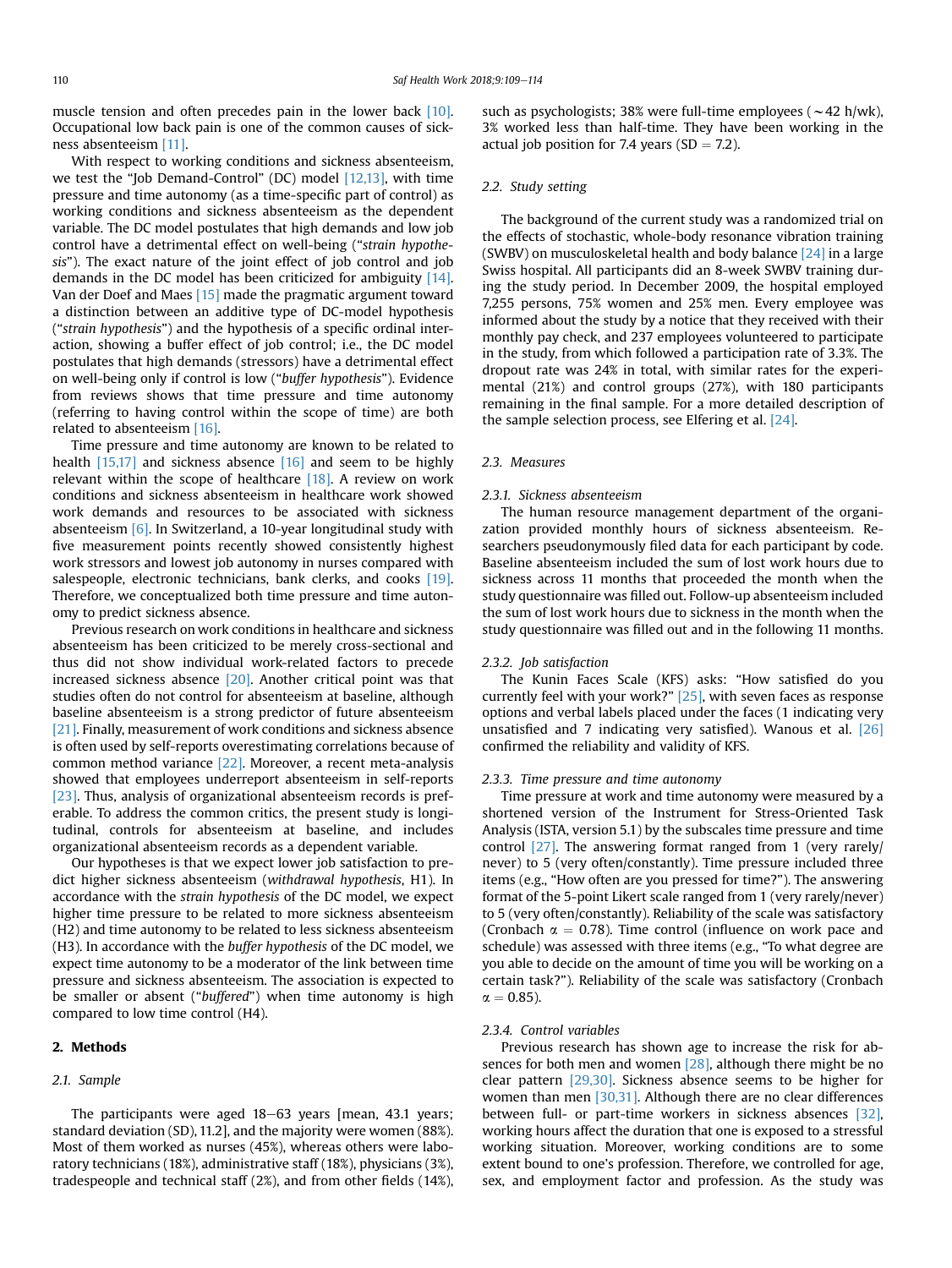| Mean (M), standard deviation (SD), and Pearson correlation between study variables*                                   |               |                                                                  |                    |                     |                                                                                                                 |                    |                                            |                                                          |
|-----------------------------------------------------------------------------------------------------------------------|---------------|------------------------------------------------------------------|--------------------|---------------------|-----------------------------------------------------------------------------------------------------------------|--------------------|--------------------------------------------|----------------------------------------------------------|
|                                                                                                                       |               |                                                                  |                    |                     | M (SD) Absent Follow-up Absent Baseline Job satisfaction baseline Time autonomy baseline Time pressure baseline |                    | Age                                        | RCT-group<br>Sex                                         |
| Absent. Follow-up (h) 23.69 (57.61)                                                                                   |               |                                                                  |                    |                     |                                                                                                                 |                    |                                            |                                                          |
| Absent. Baseline (h)                                                                                                  | 30.12(71.38)  | $0.06 (p = 0.439)$                                               |                    |                     |                                                                                                                 |                    |                                            |                                                          |
| Job satisfaction baseline                                                                                             |               | $5.40(0.94)$ $-0.05^{\dagger}$ ( $p = 0.533$ ) $0.05(p = 0.576)$ |                    |                     |                                                                                                                 |                    |                                            |                                                          |
| Time autonomy baseline 3.21 (0.73) $-0.22^{\dagger}$ ( $p = 0.004$ ) $0.04$ ( $p = 0.630$ )                           |               |                                                                  |                    | $0.14 (p = 0.079)$  |                                                                                                                 |                    |                                            |                                                          |
| Time pressure baseline                                                                                                | 2.97 (1.09)   | $0.16^{\dagger} (p = 0.027)$ -0.02 ( $p = 0.813$ )               |                    | $-0.07(p = 0.367)$  | $0.07 (p = 0.371)$                                                                                              |                    |                                            |                                                          |
| Age (y)                                                                                                               | 43.13 (11.17) | 0.11 $(p = 0.170)$ 0.01 $(p = 0.895)$                            |                    | $-0.02 (p = 0.823)$ | $0.06 (p = 0.488)$                                                                                              | $-0.07(p = 0.441)$ |                                            |                                                          |
| Sex $(f = 1, m = 2)$                                                                                                  |               | $-0.09(p = 0.229)$ $-0.06(p = 0.423)$                            |                    | $-0.13(p = 0.123)$  | $0.08 (p = 0.294)$                                                                                              | $0.06 (p = 0.425)$ | $0.06 (p = 0.480)$ 1                       |                                                          |
| RCT-group                                                                                                             |               | $-0.02~(p = 0.788)$                                              | $0.04 (p = 0.593)$ | $-0.04(p = 0.579)$  | $0.02 (p = 0.769)$                                                                                              | $0.07 (p = 0.361)$ | $-0.13 (p = 0.121)$ 0.05 ( $p = 0.538$ ) 1 |                                                          |
| Employment factor                                                                                                     |               | $(31.03)$ $(17.03)$ $(0.07(p = 0.410)$ $(0.19(p = 0.016))$       |                    | $0.07 (p = 0.351)$  | $0.03 (p = 0.681)$                                                                                              | $0.09 (p = 0.251)$ |                                            | $-0.24(p = 0.005)$ 0.12 $(p = 0.152)$ 0.04 $(p = 0.584)$ |
| "p values of hypothesized correlations are one-tailed. all other p values are two-tailed.<br>*138 $\leq N \leq 180$ . |               |                                                                  |                    |                     |                                                                                                                 |                    |                                            |                                                          |

p values of hypothesized correlations are one-tailed, all other p values are two-tailed. values are twof, female; m, male; RCT, randomized comparative trial; SD, standard deviation. female: m. male: RCT. randomized comparative trial: SD. standard deviation  $\overline{a}$ other 금 ₫, are one-tail relations esized cor of hypotl

M.U. Kottwitz et al / Sickness Absenteeism in Hospital Employees 111

conducted as a randomized comparative trial (RCT) on SWBV training at worksites, we additionally controlled for RCT-group.

# 2.4. Statistical analysis

To test the hypotheses, we used multivariate linear regression analyses (one-tailed). The first model included absenteeism at baseline and control variables. The second model added job satisfaction. Time pressure and time autonomy were added to the third regression model in the third step. The interaction term of time autonomy and time pressure was added in the fourth step in order to test H4 referring to the high strain condition of the DC model.

# 3. Results

Descriptive statistics are presented in Table 1. Correlations between study variables show an insignificant association of absenteeism at baseline and absenteeism at follow-up. Job satisfaction was not related to absenteeism at baseline and absenteeism at follow-up. Time autonomy at baseline was negatively associated with absenteeism at follow-up  $[r(180) = -0.22, p = 0.004]$ , and time pressure at baseline was positively associated with absenteeism at follow-up  $[r(180) = 0.16, p = 0.027]$ .

Multivariate linear regression analysis regressed absenteeism at follow-up on job satisfaction, time pressure, and time autonomy (Table 2). Job satisfaction was not a significant predictor (H1). Time pressure and time autonomy significantly predicted sickness absenteeism (H2, time pressure:  $\beta = 0.19$ ,  $p = 0.020$ ; H3, time autonomy:  $\beta = -0.23$ ,  $p = 0.006$ ). The interaction of time pressure and time autonomy did not predict sickness absenteeism.

## 4. Discussion

The current study tested absenteeism as a result of withdrawal versus occupational stressors and resources. Results do not support the withdrawal model of work absenteeism that postulates individuals with low job satisfaction to avoid unfavorable working conditions by increasing their sickness absenteeism [33]. In other words, we did not find job satisfaction to be associated with motivational and attitudinal sickness absence.

Yet, there might be differences in the association between job satisfaction and sickness absence due to their conceptualization. We assessed job satisfaction as a global measure but not in a specific way, as job facet satisfaction. Notenbomer et al. [34] found educational level, job autonomy, and physical demands, but not global satisfaction, to be related to the duration of short-term sickness absence. However, satisfaction with colleagues, as a specific facet of job satisfaction, was associated with longer duration of sickness spells. In line with research on occupations censure pressure that might force presenteeism and hinder absenteeism [3], employees who are satisfied with their colleagues might be motivated into sick presence unless they become severely ill, explaining the longer duration of absence. One might speculate that due to the high relevance of physical fitness within the scope of healthcare work, there might be differences with respect to sick presence pointing to a lower threshold for being absent when feeling sick among healthcare workers. When focusing on general satisfaction with working conditions, satisfaction with the psychosocial environment might be a better predictor of sickness absence than of working conditions [35]. However, this measure of satisfaction rather reflects a globalized measure of strain ("How satisfied are you, all in all, with the psychosocial work conditions at your workplace?") and should be interpreted with caution due to conceptual overlap with psychosocial working conditions. This absence of association between job satisfaction and sickness absenteeism that was found in the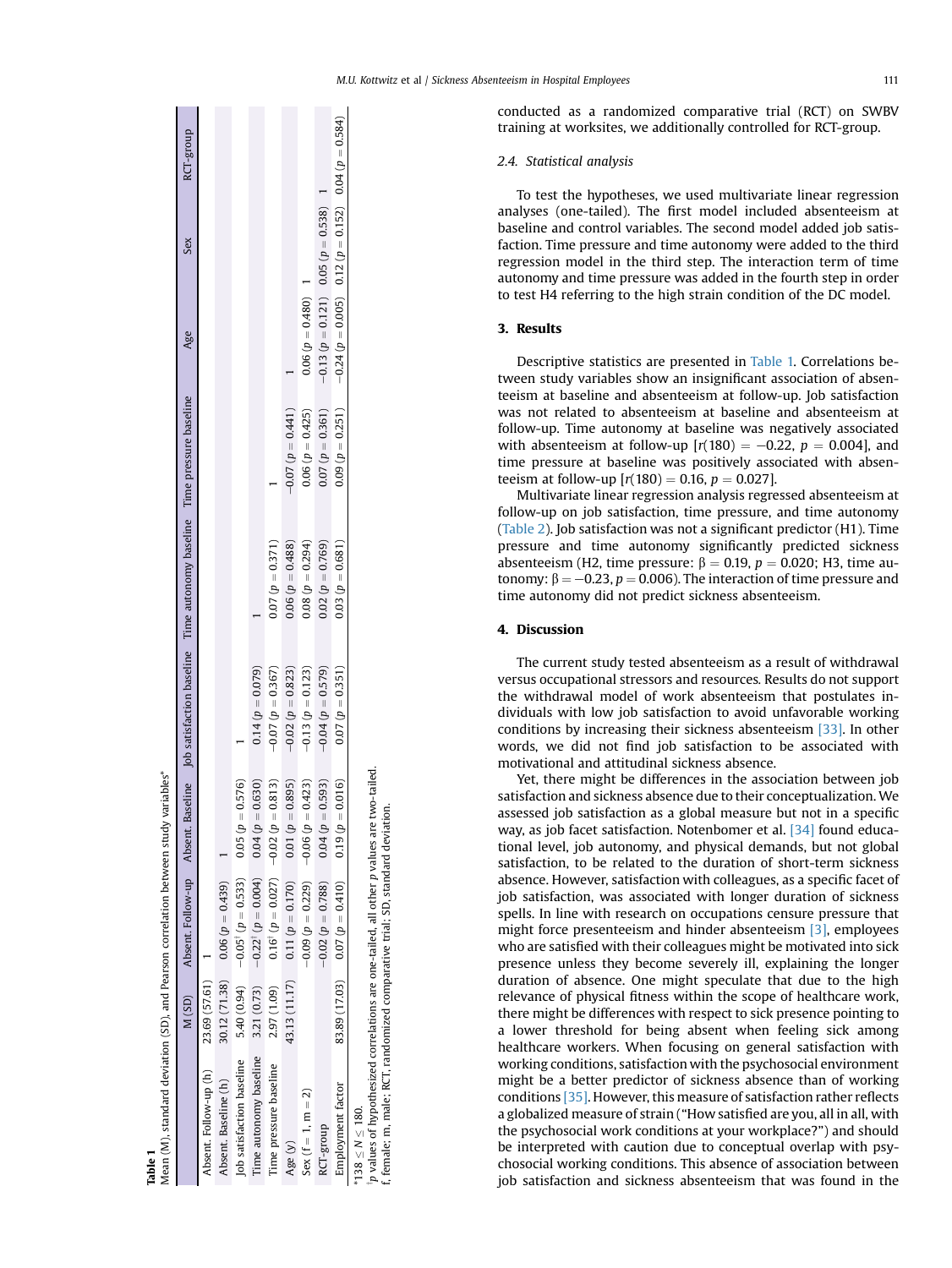## 112 Saf Health Work 2018:9:109–114

#### Table 2

Results of a multivariate linear regression of absenteeism during follow-up on control variables, baseline absenteeism, job satisfaction, time pressure, and time autonomy

| Model          |                                                                                                                                                                                                                                                                                                                                                                                                        | B                                                                                                                                      | <b>SE</b>                                                                                                            | $\beta$                                                                                                                | t                                                                                                                                 | p                                                                                                                                                        | $R^2$ | $\Delta$ R <sup>2</sup> (p) |
|----------------|--------------------------------------------------------------------------------------------------------------------------------------------------------------------------------------------------------------------------------------------------------------------------------------------------------------------------------------------------------------------------------------------------------|----------------------------------------------------------------------------------------------------------------------------------------|----------------------------------------------------------------------------------------------------------------------|------------------------------------------------------------------------------------------------------------------------|-----------------------------------------------------------------------------------------------------------------------------------|----------------------------------------------------------------------------------------------------------------------------------------------------------|-------|-----------------------------|
| $\mathbf{1}$   | Constant<br>Absenteeism baseline (h)<br>Age $(y)$<br>Sex $(f = 1, m = 2)$<br>RCT–group<br>Employment factor<br>Physicians<br>Nurses<br>Administrative staff<br>Laboratory technicians                                                                                                                                                                                                                  | 11.99<br>0.06<br>0.52<br>$-17.78$<br>$-4.50$<br>0.17<br>$-13.88$<br>$-3.69$<br>$-9.89$<br>15.18                                        | 43.81<br>0.07<br>0.44<br>15.30<br>9.57<br>0.30<br>30.33<br>13.95<br>16.37<br>15.52                                   | 0.09<br>0.11<br>$-0.11$<br>$-0.04$<br>0.05<br>$-0.05$<br>$-0.04$<br>$-0.07$<br>0.12                                    | 0.27<br>0.85<br>1.18<br>$-1.16$<br>$-0.47$<br>0.55<br>$-0.46$<br>$-0.27$<br>$-0.61$<br>0.98                                       | 0.785<br>0.397<br>0.242<br>0.247<br>0.639<br>0.583<br>0.648<br>0.792<br>0.547<br>0.330                                                                   | 0.053 |                             |
| $\overline{2}$ | Constant<br>Absenteeism baseline (h)<br>Age $(y)$<br>$Sex (f = 1, m = 2)$<br>RCT-Group<br>Employment factor<br>Physicians ( $0 = n, 1 = v$ )<br>Nurses $(0 = n, 1 = v)$<br>Administrative staff $(0 = n, 1 = y)$<br>Laboratory technicians ( $0 = n, 1 = v$ )<br>Job satisfaction baseline                                                                                                             | 2.91<br>0.06<br>0.52<br>$-17.04$<br>$-4.16$<br>0.15<br>$-13.58$<br>$-3.91$<br>$-10.53$<br>15.48<br>1.69                                | 52.67<br>0.07<br>0.44<br>15.54<br>9.66<br>0.31<br>30.46<br>14.02<br>16.55<br>15.61<br>5.41                           | 0.08<br>0.11<br>$-0.10$<br>$-0.04$<br>0.05<br>$-0.04$<br>$-0.04$<br>$-0.08$<br>0.12<br>0.03                            | 0.06<br>0.86<br>1.17<br>$-1.10$<br>$-0.43$<br>0.49<br>$-0.45$<br>$-0.28$<br>$-0.64$<br>0.99<br>0.31                               | 0.956<br>0.394<br>0.243<br>0.275<br>0.667<br>0.625<br>0.657<br>0.781<br>0.526<br>0.323<br>$0.378$ <sup>†</sup>                                           | 0.054 | 0.001 ( $p = 0.755$ )       |
| 3              | Constant<br>Absenteeism baseline (h)<br>Age $(y)$<br>Sex $(f = 1, m = 2)$<br>RCT-group<br>Employment factor<br>Physicians ( $0 = n, 1 = v$ )<br>Nurses ( $0 = n, 1 = v$ )<br>Administrative staff ( $0 = n, 1 = y$ )<br>Laboratory technicians ( $0 = n, 1 = v$ )<br>Job satisfaction baseline<br>Time autonomy baseline<br>Time pressure baseline                                                     | $-19.68$<br>0.08<br>0.56<br>$-17.02$<br>$-3.75$<br>0.05<br>$-29.68$<br>$-7.76$<br>$-1.70$<br>13.60<br>4.48<br>$-11.04$<br>14.70        | 54.86<br>0.07<br>0.43<br>15.13<br>9.38<br>0.30<br>30.46<br>13.73<br>16.42<br>15.15<br>5.35<br>4.31<br>7.10           | 0.10<br>0.12<br>$-0.10$<br>$-0.04$<br>0.02<br>$-0.10$<br>$-0.07$<br>$-0.01$<br>0.10<br>0.08<br>$-0.23$<br>0.19         | $-0.36$<br>1.06<br>1.31<br>$-1.13$<br>$-0.40$<br>0.17<br>$-0.97$<br>$-0.57$<br>$-0.10$<br>0.90<br>0.84<br>$-2.56$<br>2.07         | 0.781<br>0.292<br>0.192<br>0.263<br>0.690<br>0.863<br>0.332<br>0.573<br>0.918<br>0.371<br>$0.202^{\dagger}$<br>$0.006^{\dagger}$<br>$0.020$ <sup>T</sup> | 0.125 | $0.071$ ( $p = 0.009$ )     |
| $\overline{4}$ | Constant<br>Absenteeism baseline (h)<br>Age $(y)$<br>Sex $(f = 1, m = 2)$<br>RCT-group<br>Employment factor<br>Physicians ( $0 = n, 1 = y$ )<br>Nurses $(0 = n, 1 = v)$<br>Administrative staff ( $0 = n, 1 = y$ )<br>Laboratory technicians ( $0 = n, 1 = v$ )<br>Job satisfaction baseline<br>Time autonomy baseline<br>Time pressure baseline<br>Time autonomy baseline X<br>Time pressure baseline | $-65.09$<br>0.08<br>0.59<br>$-15.95$<br>$-5.06$<br>0.07<br>$-28.53$<br>$-8.00$<br>$-1.66$<br>13.93<br>4.86<br>3.66<br>28.10<br>$-4.71$ | 79.85<br>0.07<br>0.43<br>14.66<br>9.55<br>0.30<br>30.54<br>13.75<br>16.45<br>15.18<br>5.38<br>19.30<br>18.56<br>6.03 | 0.10<br>0.12<br>$-0.06$<br>$-0.05$<br>0.02<br>$-0.09$<br>$-0.08$<br>$-0.01$<br>0.11<br>0.08<br>0.08<br>0.37<br>$-0.37$ | $-0.82$<br>1.10<br>1.36<br>$-0.65$<br>$-0.53$<br>0.22<br>$-0.93$<br>$-0.58$<br>$-0.10$<br>0.92<br>0.90<br>0.19<br>1.51<br>$-0.78$ | 0.417<br>0.274<br>0.177<br>0.515<br>0.597<br>0.824<br>0.352<br>0.562<br>0.920<br>0.361<br>0.369<br>0.850<br>0.133<br>$0.218^{\dagger}$                   | 0.130 | 0.004 ( $p = 0.436$ )       |

 $^*{\rm N}=134.$ <br> $^{\rm i}p$  values of hypothesized regression coefficients are one-tailed, all other  $p$  values are two-tailed.

Dependent variable = Absenteeism during follow-up (h). In Model 1, control variables and baseline absenteeism entered the model regardless of their significance. In Model 2, job satisfaction entered the model. In Model 3, time autonomy and time pressure entered the model. In Model 4, the interaction of time autonomy and time pressure was added.

B, unstandardized regression coefficient;  $R^2$ , explained variance of cognitive stress symptoms; RCT, randomized comparative trial; SE, error in estimation of B; t, test of significance for B;  $\beta$ , standardized regression coefficient;  $\Delta R^2$ , increase of explained variance by the current regression model compared to the previous regression model.

current study was observed before in healthcare work [36]. Noteworthy, evidence from meta-analyses for the withdrawal model is also modest (e.g.,  $\rho = -0.09$ ) [37] or restricted to voluntary absenteeism [38]. The withdrawal model seems to depend on social context, as was recently shown [39]. The negative association of satisfaction with job conditions and absenteeism was strongest when mean or dispersion levels of work-unit absenteeism were high. According to this finding, reducing work-unit absenteeism is adequate to reduce individual absenteeism. In the current study, mean or dispersion levels of work-unit absenteeism are estimated to be comparably low and, thus, social context does not fit with the withdrawal model.

In contrast to the withdrawal model, the occupational stressors and resources model of absenteeism received some support in the current study. In line with previous research [5], we found absenteeism to be related to work strain. Specifically, the present longitudinal study adds knowledge on the DC model [12] by identifying time pressure and time autonomy, explaining a variance in sickness absenteeism beyond that which was explained by previous sickness absenteeism and job satisfaction. A study by Hansen and Andersen [40] also found work-related factors to be more important for presenteeism and absenteeism rates than personal circumstances or attitudes, although the effects were low.

In general, while autonomy was more or less consistently found to predict absenteeism rates, the associations with demands are rather weak and inconsistent [20,41]. This might be due to the wide variety of conceptualizations of job demands [42]. Within the scope of research on DC model, demands most often included time pressure or role conflict [15,43]. Moreover, jobrelated demands and resources have to meet the relevance within the particular sample  $[44]$ . Time pressure can be supposed to be a highly relevant stressor in healthcare and is also relevant with respect to recent findings that point to work-family conflict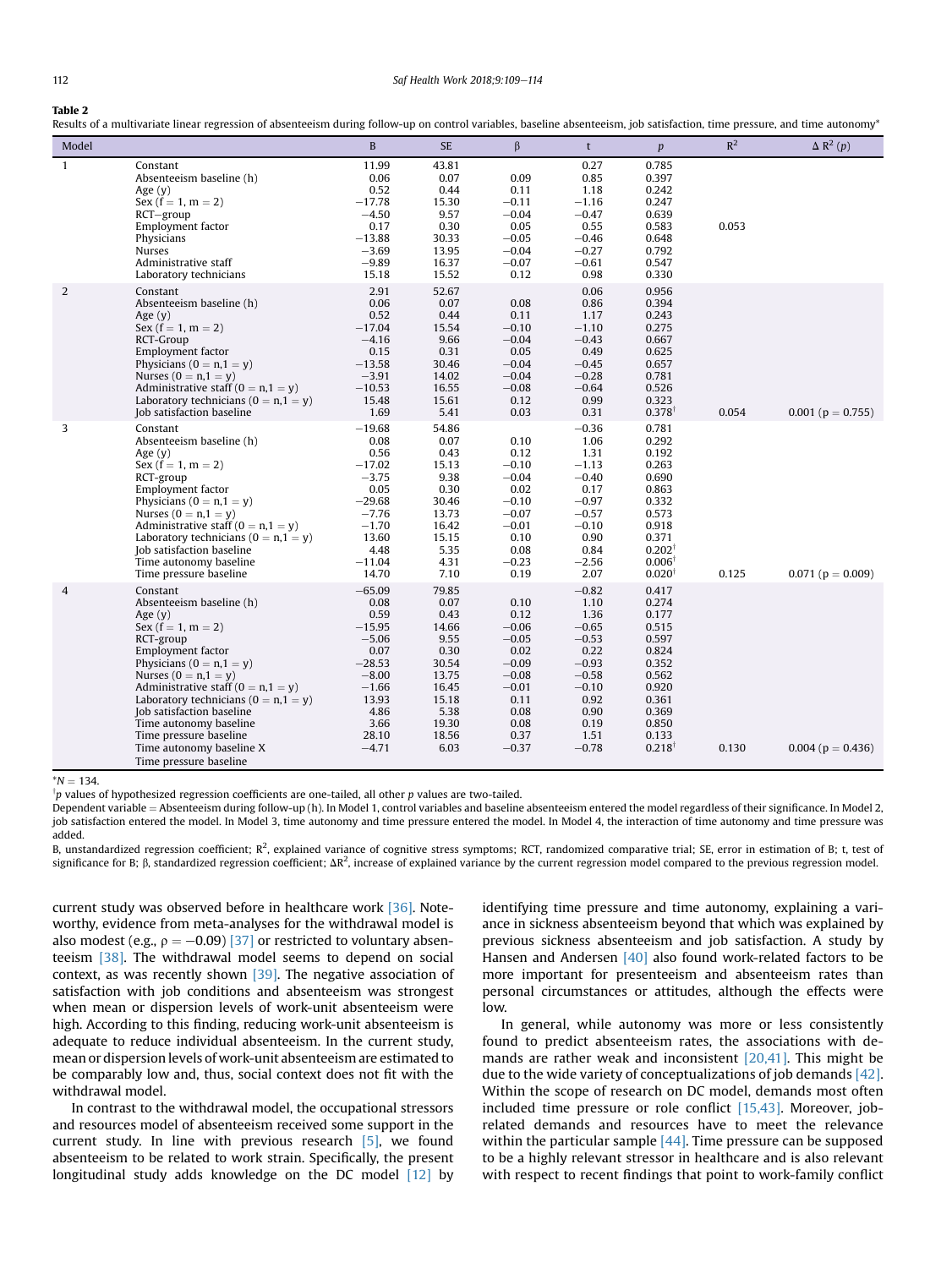and exhaustion as mediating processes between job demands and absenteeism [45].

Time autonomy did not buffer the association between time pressure and sickness absence. In general, findings confirm previous research on the DC model; reviews provide solid evidence with respect to the main effects of job demands and control but rather sparsely for their interaction  $[46,47]$ . This is also true with respect to absenteeism, although effects are rather small [32]. In the current data, time pressure, time autonomy, and hours of sickness absenteeism can be viewed to have the working time aspect in common, thus the "triple-match-principle" should apply and make the buffer effect more likely  $[47-49]$ . The interaction in the current study did not appear; however, in accordance with the "triplematch-principle", the specific nature of demands, control, and strain is similar in terms of their cognitive, emotional, or physical quality  $[47-49]$ .

Our results are in line with previous research on sickness absence indicating low autonomy to increase absenteeism, specifically with respect to decision authority [20,40,50,51]. High levels of autonomy may help prevent employees from sickness absenteeism. As Bakker et al. [52] showed in accordance with their Job Demands-Resources (JD-R) model, job demands may be more closely related to sickness duration, while job autonomy as a resource that influences job motivation is more closely related to the frequency of sickness spells. Not every kind of intervention that is known to improve employees' health induces lasting improvements on absenteeism or presenteeism [53]. As presenteeism and absenteeism might be inter-related [54], one should be careful for attempts to reduce absenteeism may sometimes occur at the cost of sick presence [55]. Thus, it is important to encourage employees to use influences and personal degrees of freedom in a healthy way, reducing sick presence too. Job satisfaction is known to be affected by an increase in job pressure especially when this is not accompanied by increased work autonomy [56]. Yet, employees should have an influence on time schedules and the planning of tasks, not only to maintain performance levels and work satisfaction but also to prevent sickness absenteeism. Against the background of decreasing time autonomy for many nurses [19], this study highlights the role of autonomy in healthcare as a way of increasing resilience and preventing sickness absence [57,58]. The decreasing time autonomy in nursing during the past decades was also described to be a consequence of a tayloristic "scientific management" approach in healthcare [59], which is experienced as "conveyor-belt care" by nurses  $[60]$  and conflicts with the nurses aim to address each patient individually and holistically [59].

#### 4.1. Strength and limitations

Because the background of the current study was an RCT on SWBV training at worksites, the sample might be more interested in physical training and potentially better health than the employees of the hospital who were not interested in participation. SWBV training was not associated with absenteeism at baseline and follow-up. As some employees might continue work when feeling sick, absenteeism rates might be poor indicators of health and productivity. Moreover, people who are sick present do not suffer from different or more severe health problems than those who are sickness absent  $[61]$ . Thus, future research should include both measures of presenteeism and absenteeism for a better understanding of employees' health [62].

The strength of our study can be seen in using several types of measurement (self-reported job satisfaction and working conditions, and organizational documented absenteeism), thus avoiding the problem of common method bias [22]. Additionally, there are several reasons (e.g., the abundance of potential influences or

causes related to timing) for empirical research to rarely find effects of work-related stressors on health-related outcomes explaining more than  $5-10\%$  of the variance [63]. Although the effects are not large, the size is in line with previous research. Yet, taking into account the rather small sample size, the power to detect an interaction of time pressure and time autonomy in regression is low [64].

The longitudinal design (i.e., included the sum of lost work hours due to sickness within the following year after the assessment of working conditions) and autonomy of baseline absenteeism is the strength. However, a cross-lagged panel design would allow examining the hypothesized direction of the associations and simultaneously control for the reversed effect as being absent might deteriorate working conditions and satisfaction. Moreover, if people feel less healthy, they might appraise situations as more stressful [65]. Future research should take into account a full panel design including job satisfaction and working condition 1 year later. However, cross-lagged designs have also limitations in terms of inferring cause and effect [66].

## 5. Conclusion

Absenteeism was predicted by time pressure and time autonomy, showing that a stress process is involved in sickness absenteeism behavior, while the withdrawal approach with less satisfied employees who are less committed to work was no valid predictor of absenteeism. Work redesign with increase of time autonomy and reduction of time pressure should reduce absenteeism in hospital employees.

## Conflicts of interest

The authors declare that they have no conflicts of interest.

### Acknowledgments

The research reported in this article was supported by a grant from the Swiss National Accident Insurance Fund (SUVA, Project 100163) to Achim Elfering, Volker Schade, and Lorenz Radlinger. We thank Lukas Stoecklin, and Simone Baur for their help in conducting the study.

#### References

- [1] European Foundation for the Improvement of Living and Working Conditions (Eurofound). Absence from work [Internet]. Luxembourg: Publications Office of the European Union; 2010 [cited 2016 October 6]. Available from: [http://](http://www.eurofound.europa.eu/sites/default/files/ef_files/docs/ewco/tn0911039s/tn0911039s.pdf) [www.eurofound.europa.eu/sites/default/](http://www.eurofound.europa.eu/sites/default/files/ef_files/docs/ewco/tn0911039s/tn0911039s.pdf)files/ef\_files/docs/ewco/tn0911039s/ [tn0911039s.pdf.](http://www.eurofound.europa.eu/sites/default/files/ef_files/docs/ewco/tn0911039s/tn0911039s.pdf)
- [2] [Rantanen I, Tuominen R. Relative magnitude of presenteeism and absenteeism](http://refhub.elsevier.com/S2093-7911(16)30205-0/sref2) [and work-related factors affecting them among health care professionals. Int](http://refhub.elsevier.com/S2093-7911(16)30205-0/sref2) Arch Occup Environ Health 2011:84:225-[30](http://refhub.elsevier.com/S2093-7911(16)30205-0/sref2).
- [3] [Rostad IS, Milch V, Saksvik PØ. Psychosocial workplace factors associated with](http://refhub.elsevier.com/S2093-7911(16)30205-0/sref3) [sickness presenteeism, sickness absenteeism, and long-term health in a](http://refhub.elsevier.com/S2093-7911(16)30205-0/sref3) [Norwegian industrial company. Scand Psychol 2015;2:e11.](http://refhub.elsevier.com/S2093-7911(16)30205-0/sref3)
- [4] [Bergström G, Bodin L, Hagberg J, Aronsson G, Josephson M. Sickness pre](http://refhub.elsevier.com/S2093-7911(16)30205-0/sref4)[senteeism today, sickness absenteeism tomorrow? A prospective study on](http://refhub.elsevier.com/S2093-7911(16)30205-0/sref4) [sickness presenteeism and future sickness absenteeism. J Occup Environ Med](http://refhub.elsevier.com/S2093-7911(16)30205-0/sref4) [2009;51:629](http://refhub.elsevier.com/S2093-7911(16)30205-0/sref4)-[38.](http://refhub.elsevier.com/S2093-7911(16)30205-0/sref4)
- [5] [Darr W, Johns G. Work strain, health, and absenteeism: A meta-analysis.](http://refhub.elsevier.com/S2093-7911(16)30205-0/sref5) [J Occup Health Psychol 2008;13:293](http://refhub.elsevier.com/S2093-7911(16)30205-0/sref5)-[318](http://refhub.elsevier.com/S2093-7911(16)30205-0/sref5).
- [6] [Michie S, Williams S. Reducing work-related psychological ill health and](http://refhub.elsevier.com/S2093-7911(16)30205-0/sref6) [sickness absence: A systematic literature review. Occup Environ Med](http://refhub.elsevier.com/S2093-7911(16)30205-0/sref6)  $2003:60:3-9.$  $2003:60:3-9.$  $2003:60:3-9.$
- [7] [Chadwick-Jones JK, Nicholson N, Brown C. Social psychology of absenteeism.](http://refhub.elsevier.com/S2093-7911(16)30205-0/sref7) [New York \(NY\): Praeger; 1982. p. 1](http://refhub.elsevier.com/S2093-7911(16)30205-0/sref7)-[161](http://refhub.elsevier.com/S2093-7911(16)30205-0/sref7).
- [8] [Porter LW, Steers RM. Organisational, work and personal factors in employee](http://refhub.elsevier.com/S2093-7911(16)30205-0/sref8) [turnover and absenteeism. Psychol Bull 1973;80:151](http://refhub.elsevier.com/S2093-7911(16)30205-0/sref8)-[76.](http://refhub.elsevier.com/S2093-7911(16)30205-0/sref8)
- [9] [Grebner S, Semmer NK, Elfering A. Working conditions and three types of](http://refhub.elsevier.com/S2093-7911(16)30205-0/sref9) [well-being: A longitudinal study with self-report and rating data. J Occup](http://refhub.elsevier.com/S2093-7911(16)30205-0/sref9) [Health Psychol 2005;10:31](http://refhub.elsevier.com/S2093-7911(16)30205-0/sref9)-[43](http://refhub.elsevier.com/S2093-7911(16)30205-0/sref9).